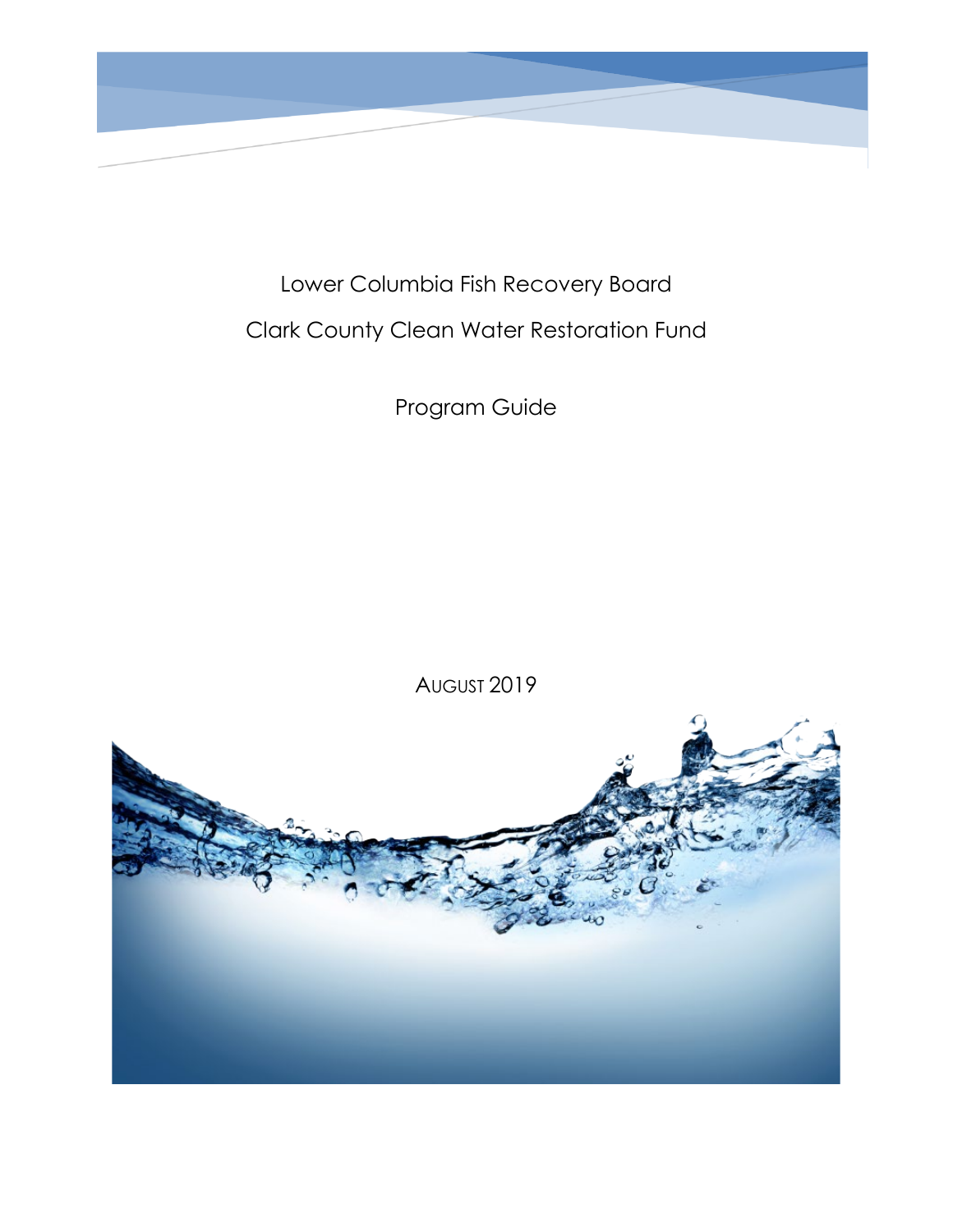# **Table of Contents**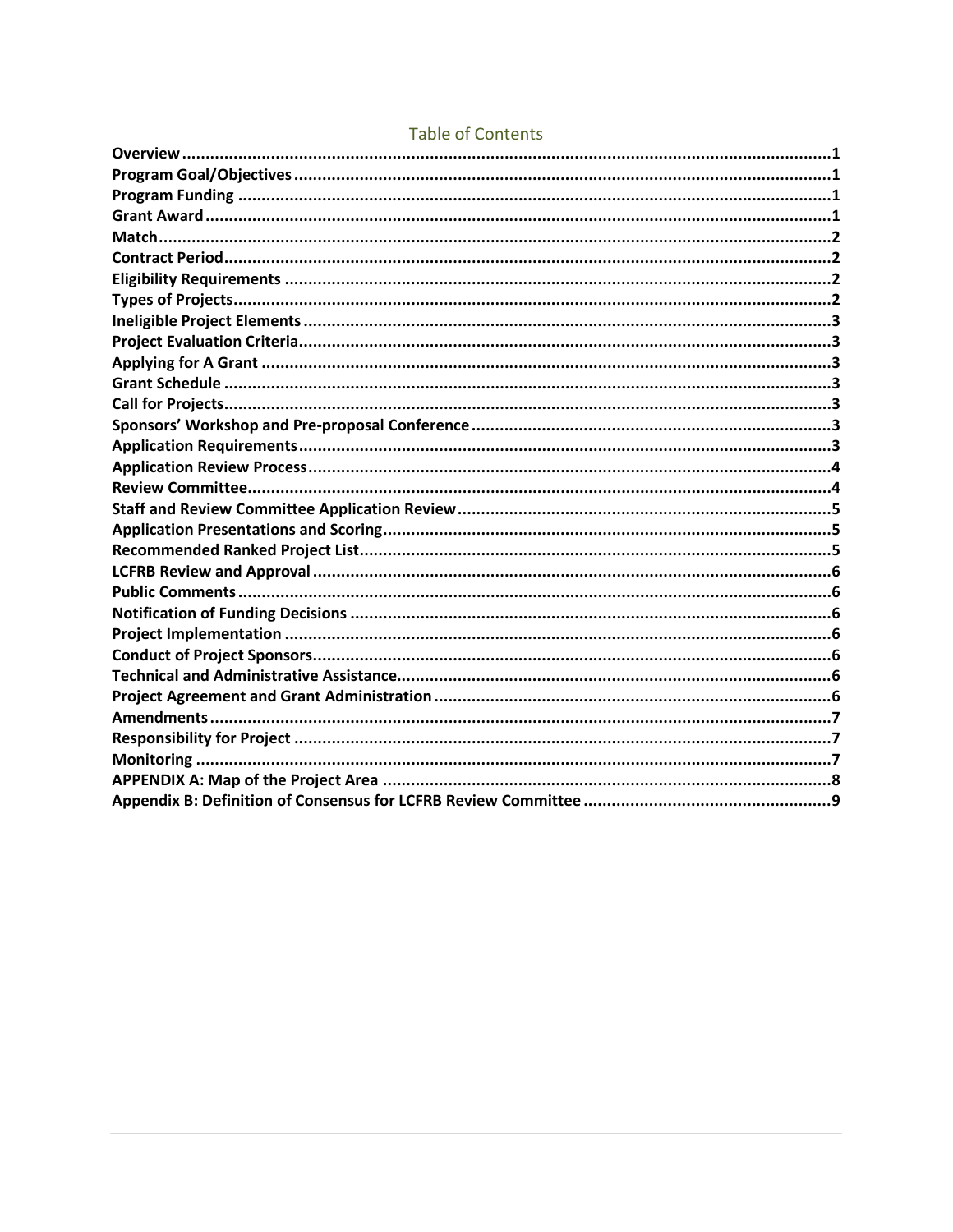# <span id="page-2-0"></span>**OVERVIEW**

The Clark County Clean Water Restoration Fund (CCCWRF) grant program is conducted pursuant to a negotiated settlement and consent decree in the case of the Rosemere Neighborhood Association et al versus Clark County. The intent of the program is to fund projects that address water quality problems and habitat degradation associated with stormwater runoff. The Lower Columbia Fish Recovery Board (LCFRB) will solicit and evaluate proposals and award and administer the program's grants. Projects funded through this program must occur in those parts of Water Resources Inventory Area (WRIA) 28 within Clark County, and the Gee Creek watershed. This area includes but is not limited to:

- Gee Creek
- Lake River/Vancouver Lake
- Salmon Creek
- Burnt Bridge Creek
- Lacamas Creek
- Little Washougal
- Washougal River within Clark County
- Gibbons Creek within Clark County

A project area map is provided as Appendix A.

# <span id="page-2-1"></span>PROGRAM GOAL/OBJECTIVES<sup>[1](#page-2-4)</sup>

The goal of this program is to reduce or prevent degradation caused by stormwater runoff, through funding enhancement and habitat improvement projects.

The program's objectives are to:

- Restore sustainable natural watershed processes that will reduce the impact of stormwater on water quality and aquatic habitats;
- Promote community awareness of stormwater impacts and participation in efforts to reduce those impacts; and
- Encourage partnerships that will leverage available resources and broaden efforts to address stormwater impacts and management in Clark County.
- Further the implementation of regional stormwater, watershed, salmon recovery and Total Maximum Daily Load (TMDL) implementation plans.

# <span id="page-2-2"></span>PROGRAM FUNDING

The funding for this grant program is provided by Clark County pursuant a consent decree in the case of the Rosemere Neighborhood Association et al versus Clark County and is administered by the LCFRB. A total of \$2.85 million will be made available for projects between 2016 and 2020 through annual payments of \$500,000. The LCFRB will determine the amount available for each grant round based on the available fund balance.

### <span id="page-2-3"></span>GRANT AWARD

The LCFRB will award funds and contract with sponsors on a reimbursable basis. The minimum grant award is \$10,000. The maximum grant award is \$150,000.

<span id="page-2-4"></span> <sup>1</sup> Reference Consent Decree from Rosemere Neighborhood Assoc., et.al. v. Clark County, Case No. 3:11-cv-05213-RBL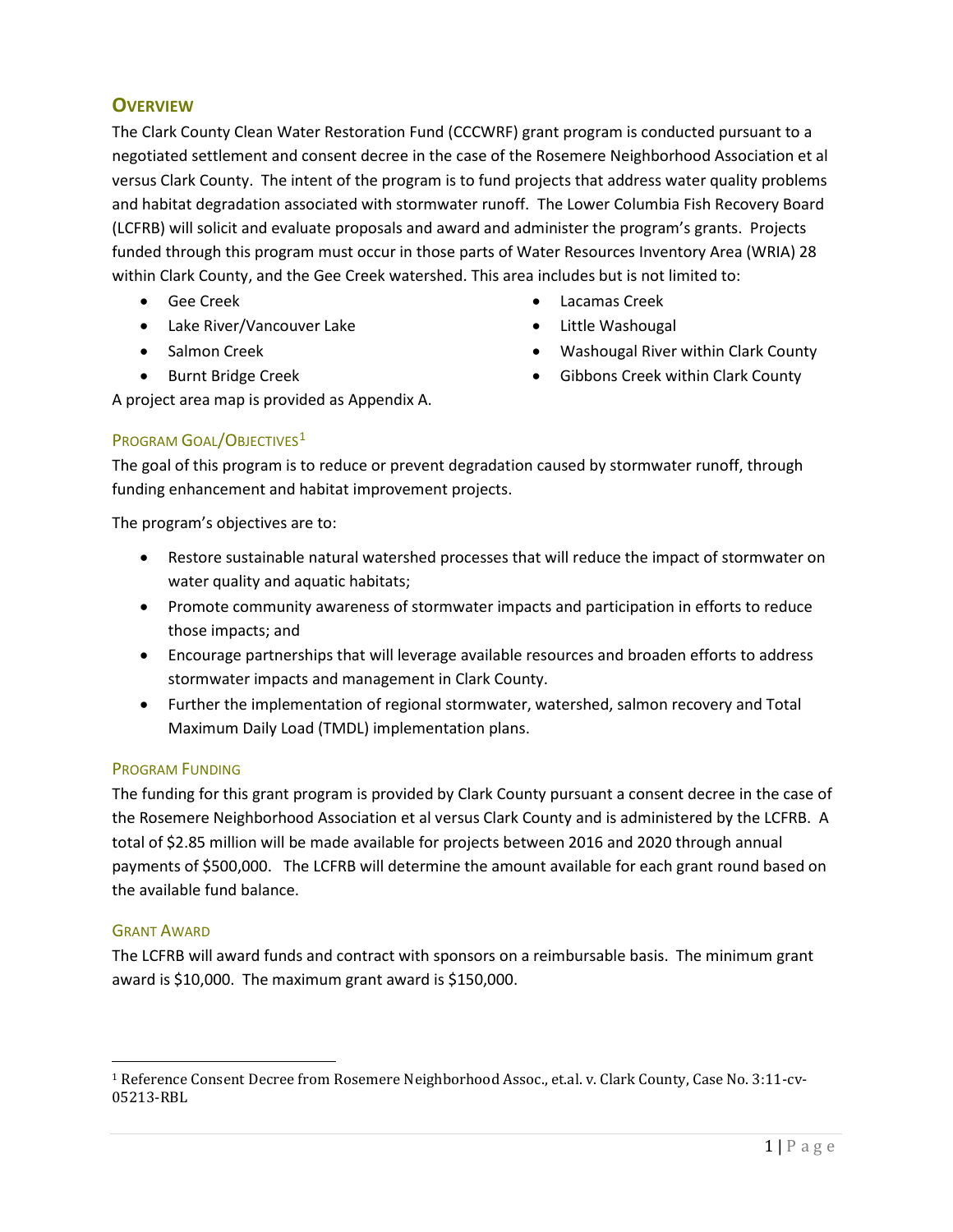## <span id="page-3-0"></span>**MATCH**

Match is not required, however project sponsors are encouraged to demonstrate local support in the form of cash, in-kind services, and/or materials.

## <span id="page-3-1"></span>CONTRACT PERIOD

Project contracts will be for a period of performance of up to three years. When warranted, contract extensions will be considered on a case-by-case basis for the period of performance not to exceed five years.

### <span id="page-3-2"></span>ELIGIBILITY REQUIREMENTS

- 1. Project must demonstrate a clear connection to stormwater impacts;
- 2. Project must be located within the specified geographic area;
- 3. Eligible applicants are cities, counties, special purpose districts, schools and non-profit (501(c)3) organizations;
- 4. Project can be part of a larger project or stand-alone;
- 5. A landowner must commit not to compromise the integrity of a restoration projects for a period of ten (10) years and is encouraged to voluntarily provide long term protection through perpetual conservation easements;
- 6. Landowner agreements permitting physical access to the site for 10 years are required.

## <span id="page-3-3"></span>TYPES OF PROJECTS

Eligible types of projects include habitat restoration or supporting restoration design, outreach/education and stormwater infrastructure additions or improvements.

- 1. Restoration and stormwater infrastructure related projects should identify the target habitat area and water quality or quantity problem, and detail how the project will improve water quality or quantity. Approaches for addressing stormwater may include, but are not limited to:
	- Restoring natural surface or ground water flow processes;
	- **IMPROPIED 19 Improving off-channel and side channel habitats;**
	- **IMPROPIED FIMOLE IMMOGET IMMOGETH** Improving floodplain/wetland function and channel migration processes;
	- **IMPROVING REGISTAN CONDUCTS AND FUNCTIONS:**
	- **IMPROVING WATER QUALITY;**
	- **Increasing low flows or reducing abnormal high flows; and**
	- Improving watershed conditions and hillslope processes, including forest restoration.
- 2. Education and outreach projects must target communication toward the reduction of stormwater impacts. Outreach and education activities include:
	- **Info-graphic development and distribution such as mailings, posters and brochures;**
	- Public forums and student/volunteer activities that promote improving water quality.

All projects should identify the water quality/quantity issue, and how the project will reduce the target stormwater issue either directly, or through influencing changes in specific behavior. The target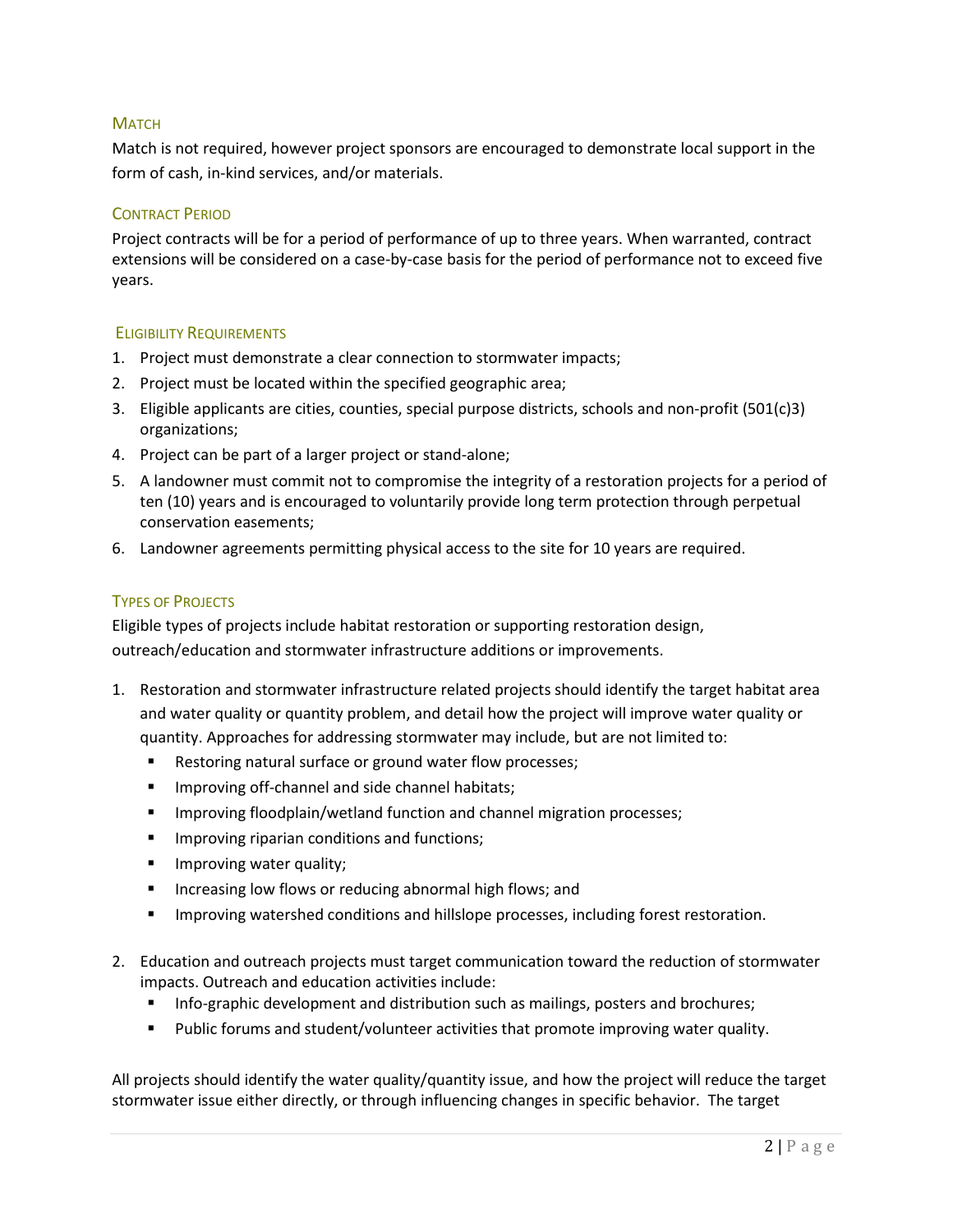audience for outreach/education projects and the target restoration or facility aspects should be identified based on stormwater needs, not opportunistic outreach. The project must include clearly written methods, including an analysis of measurable outcomes.

### <span id="page-4-0"></span>INELIGIBLE PROJECT ELEMENTS

Ineligible project activities include the following:

- 1. Property acquisition:
- 2. Leasing land;
- 3. Lobbying or legislative activities;
- 4. Design-only;
- 5. Nutrient enhancement and instream log placements elements, except as an element of a larger restoration project where other source funds pay for these elements; and
- 6. Funds may not be used to satisfy any outstanding mitigation obligation or legal requirement.

## <span id="page-4-1"></span>PROJECT EVALUATION CRITERIA

Proposals will be evaluated and scored based on criteria and points in the 2019 Project Application Evaluation Questions, which are attached as Appendix C.

# <span id="page-4-2"></span>**APPLYING FOR A GRANT**

### <span id="page-4-3"></span>**GRANT SCHEDULE**

The grant round schedule will vary from year to year, and will be posted on the [LCFRB website.](https://www.lcfrb.gen.wa.us/)

### <span id="page-4-4"></span>CALL FOR PROJECTS

The Lower Columbia Fish Recovery Board will announce a call for projects proposals by:

- Advising past project sponsors by electronic means (e-mail);
- Advising interested parties on the Board's general information email list; and
- Posting a notice and pertinent application information and forms on the LCFRB's website.

# <span id="page-4-5"></span>SPONSORS' WORKSHOP AND MEETINGS WITH STAFF

LCFRB staff will conduct a workshop early in the grant round or before the grant round opens, to explain the application process and requirements, highlight changes in the process from previous years, answer process-related questions, and familiarize applicants with LCFRB project tracking criteria. Prospective applicants may also meet with LCFRB staff before applications are due to discuss their project ideas.

### <span id="page-4-6"></span>APPLICATION REQUIREMENTS

Applicants must *s*ubmit all required application materials to Denise Smee at [dsmee@lcfrb.gen.wa.us](mailto:dsmee@lcfrb.gen.wa.us) by 12:00 PM PST on the due date posted in the grant round schedule. LCFRB staff are available to review draft applications prior to submission to ensure that they are complete and ready for evaluation. If an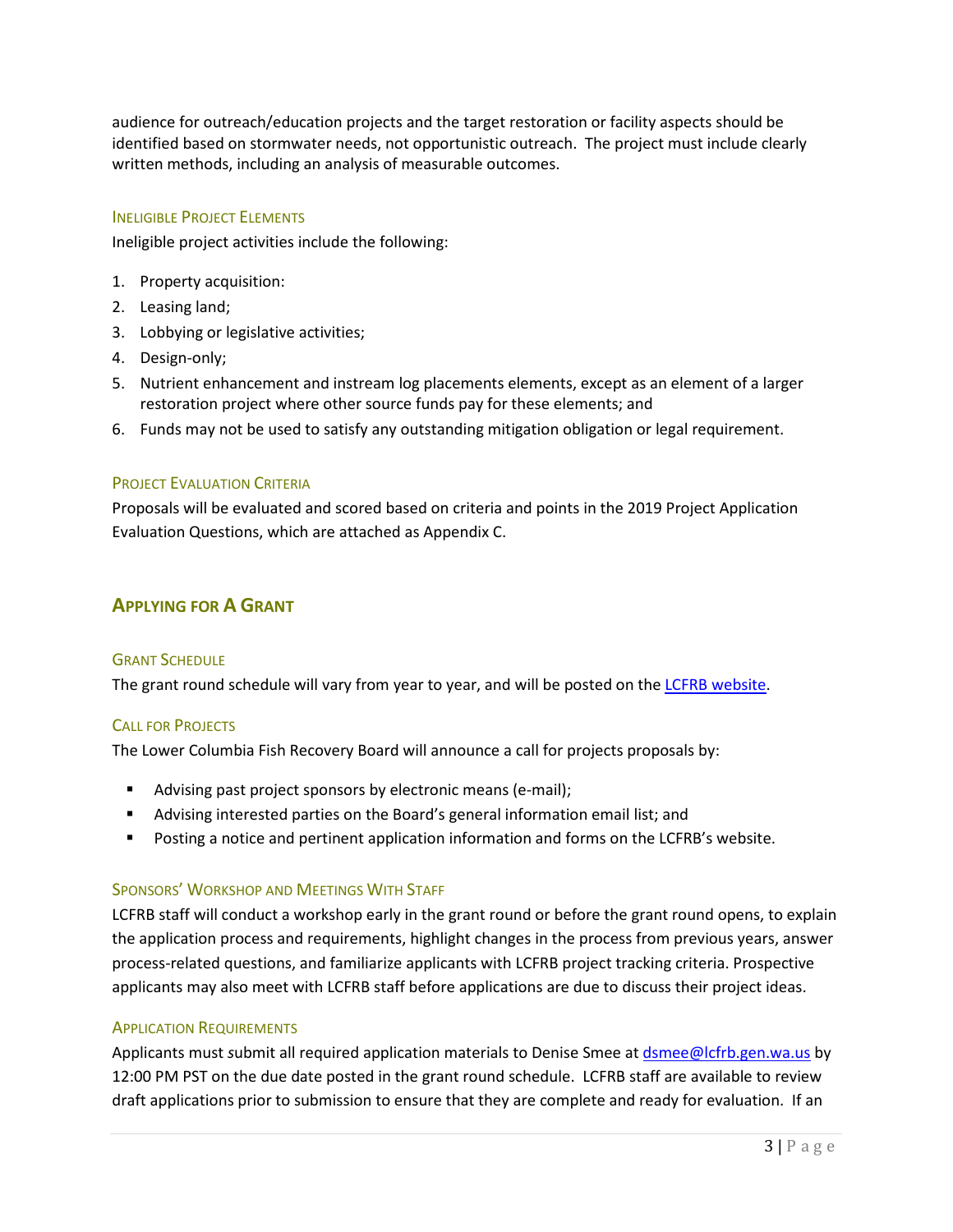applicant wishes to have materials reviewed for completeness, they must submit materials and notify LCFRB staff at least one week in advance of the grant application deadline. Staff will advise the applicant of any deficiencies prior to the submission deadline.

**REQUIRED** application materials include the following and must be submitted by the deadline:

- A complete, filled-out LCFRB project tracking spreadsheet
- Application narrative and answers to supplemental questions
- Project area map
- LCFRB detailed budget spreadsheet
- Signed and dated partner contribution forms (*if applicable)*
- *For restoration and stormwater facility proposals only*, sponsors must provide current signed and dated Landowner Acknowledgement forms for all affected landowners that are not the sponsoring organization
- *For restoration and stormwater facility proposals only*, project design drawings (plan view, profile and cross-section, as applicable) or other supporting information
- *For projects on Washington Department of Natural Resources (WDNR) owned lands*, a DNR authorization form

Additional application materials can be attached and will not add to the page maximum for the application. These may include but are not limited to:

- Similar site or potential project photos (maximum of 6)
- Examples of similar or draft outreach or education materials
- Site plan map
- Partner letters of support

# <span id="page-5-0"></span>**APPLICATION REVIEW PROCESS**

### <span id="page-5-1"></span>REVIEW COMMITTEE

The LCFRB shall appoint, at a minimum, a 5-member Review Committee consisting of one or more representatives from the National Pollutant Discharge Elimination System (NPDES) municipal stormwater permittees outside the specified geographic area for the program, Washington Department of Fish and Wildlife, Washington Department Ecology, and/or others with a background and knowledge of the program area and stormwater issues.

Members of the Review Committee will adhere to the LCFRB Technical Advisory Committee conflict of interest policies as stated in the Board bylaws.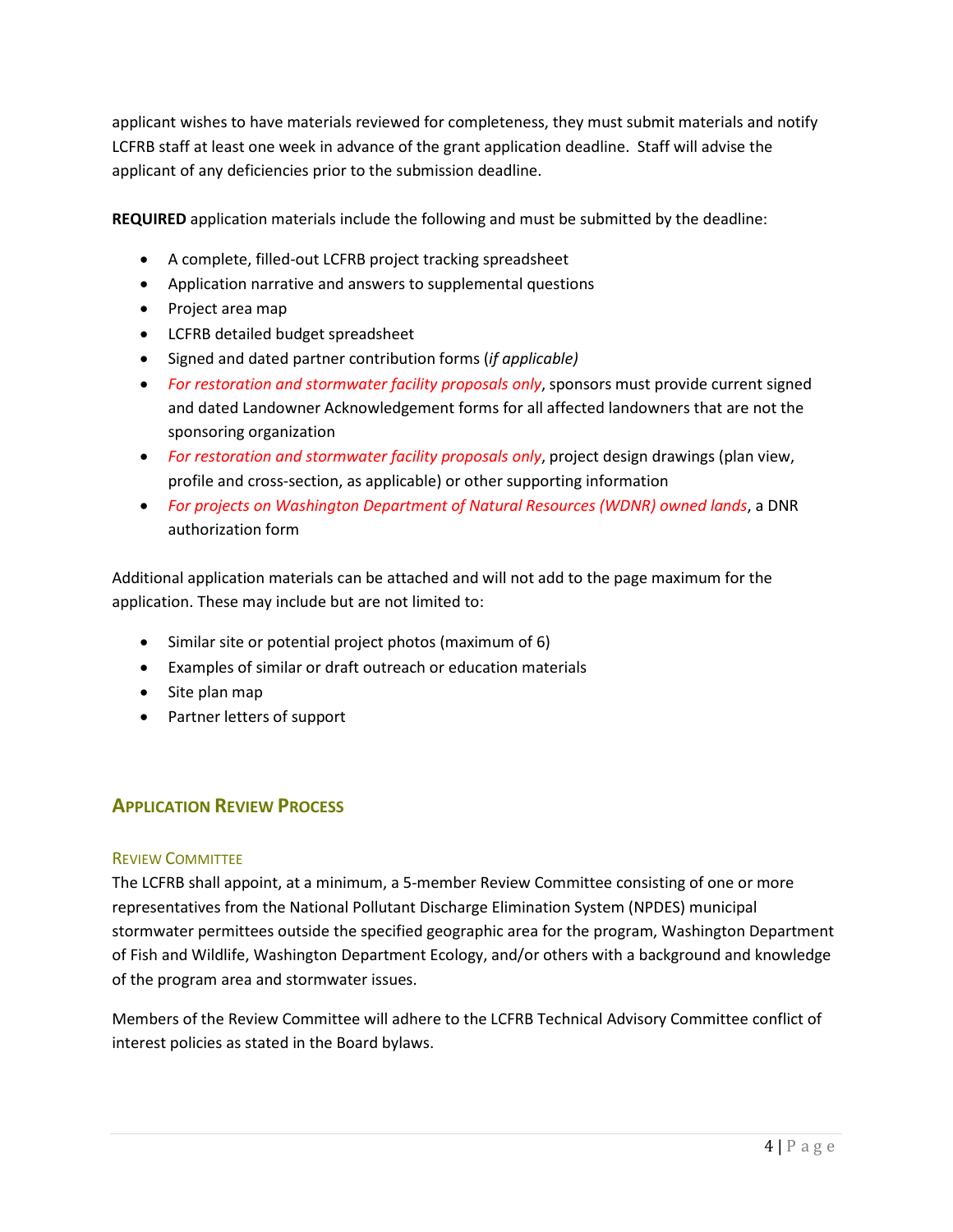The LCFRB will provide administrative support to the Review Committee and act as facilitator during meetings. The LCFRB staff will compile the recommendations of the Review Committee for final review and approval by the LCFR Board.

## <span id="page-6-0"></span>STAFF AND REVIEW COMMITTEE APPLICATION REVIEW

Staff will distribute application packages to the Review Committee prior to the review meeting. LCFRB staff and Review Committee members will then meet to review the applications and provide feedback. Feedback will be provided to each applicant on their own projects at least a week in advance of the Scoring meeting.

## <span id="page-6-1"></span>APPLICATION PRESENTATIONS AND SCORING

There will be a project presentation and Review Committee scoring meeting. Applicants will be provided 20 minutes to provide the Review Committee a project presentation, and the committee will then have 10 minutes to ask the applicant questions, and 10 minutes to score the application. The applicant may also be asked to answer questions during the Review Committee's funding recommendation deliberations that take place after the applicant presentations.

The Review Committee shall review and score each project application, after all the applicants have presented and answered any committee questions. Each committee member will be provided with the application, staff comments, and a scoring worksheet, using the CCCWRF Project Evaluation Criteria. A majority of the Review Committee is required to be present to review and rank the proposals. To ensure statistical parity among projects, each member must score all applications, unless they are excused based on conflict of interest policies. If a Review Committee member is unable to attend, s/he may submit their scores in advance of the meeting for consideration by the other Review Committee members. However, their scores will not be used in calculating a project's total score and ranking except to break a tie between applications.

Each participating Review Committee member will evaluate and score all project proposals and will document his/her rationale for scoring for each project. A draft ranked project list will be prepared by compiling the individual member scores. The draft list will then be reviewed collectively by the Review Committee and a final recommended ranked project list will be approved by consensus (as described in Appendix B) of the scoring committee members. The committee shall document its scoring of each project and its ranking of projects. This documentation shall be based on the CCCWRF Evaluation Criteria and any supporting technical information and conclusions.

### <span id="page-6-2"></span>RECOMMENDED RANKED PROJECT LIST

Once the Review Committee completes its review and scoring, the recommended ranked list and deliberation documentation will be forwarded to the LCFR Board. The Review Committee may also recommend conditions for approval of a project if it deems necessary and appropriate. The proposed list, documentation, and any proposed conditions shall be available to the public at least seven days in advance of the LCFRB meeting.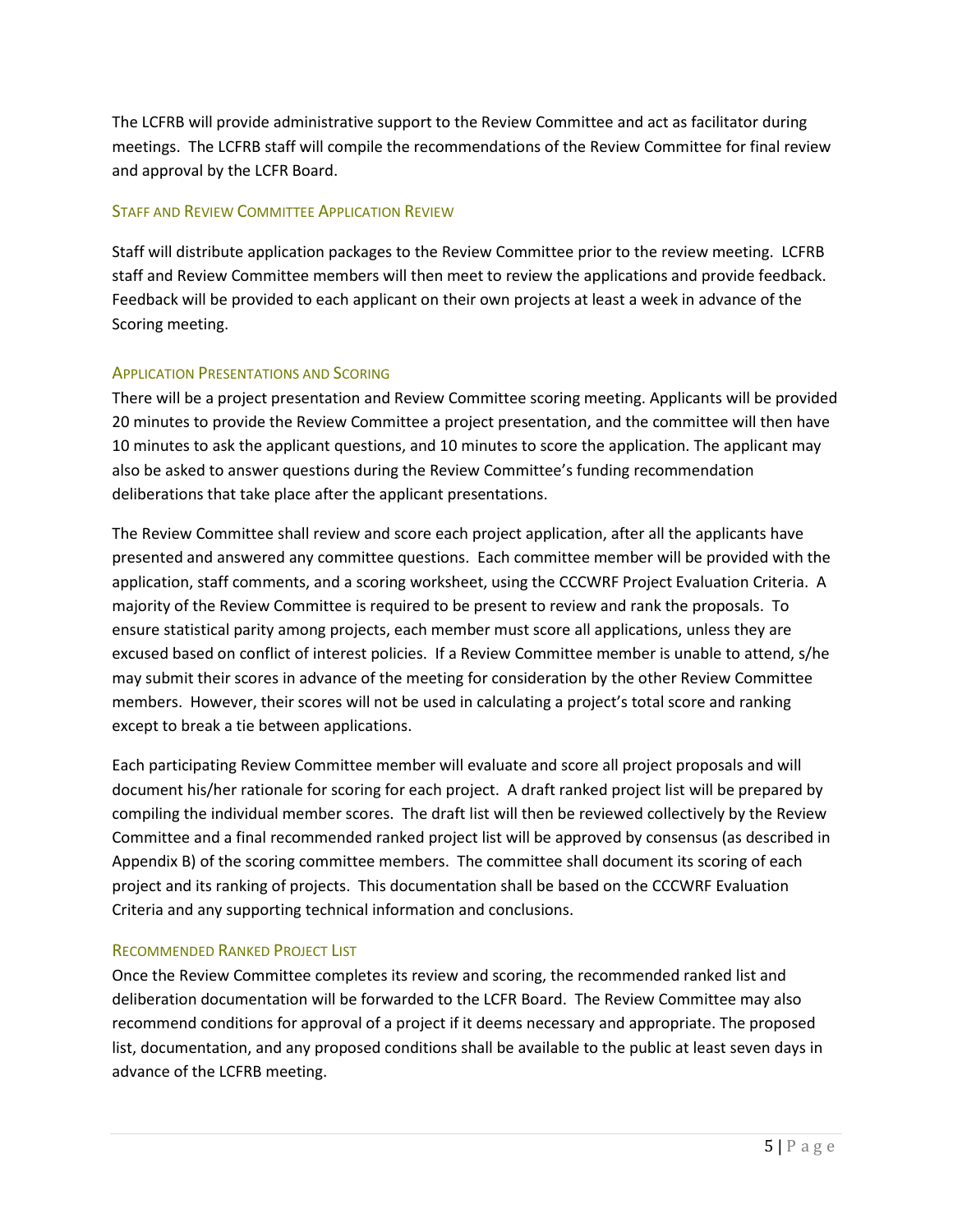### <span id="page-7-0"></span>LCFRB REVIEW AND APPROVAL

The LCFRB shall consider the ranked project list, staff's report, and the Review Committee's recommendations. The LCFRB may consider additional factors such as community support, economic impacts, and social and cultural issues. The LCFRB may approve or modify the ranked list. The LCFRB will document in writing the rationale for any changes it makes to the ranked project list prepared by the Review Committee.

#### <span id="page-7-1"></span>PUBLIC COMMENTS

The LCFRB and Review Committee shall consider comments from the public in reviewing, evaluating and ranking applications. Comments may be made in writing or orally at the Review Committee or LCFRB meetings during which project proposals are being considered. Written comments submitted to staff in advance of such meetings shall be provided to the Review Committee and/or LCFRB for consideration. Depending on how many persons wish to speak, the Review Committee facilitator or Chairman of LCFRB, as applicable, may limit the time permitted to each speaker.

### <span id="page-7-2"></span>NOTIFICATION OF FUNDING DECISIONS

Projects receiving awards shall be notified via email to the primary sponsor and will be posted on the LCFRB website. Projects identified as alternates may receive funding up to one year after the LCFRB grant award meeting in the event a funded project fails to enter into contract.

### <span id="page-7-3"></span>**PROJECT IMPLEMENTATION**

#### <span id="page-7-4"></span>CONDUCT OF PROJECT SPONSORS

It is the sponsor's responsibility to successfully complete the project and to comply with the requirements of the project agreement or grant. The LCFRB is committed to working with project sponsors and their partners to successfully complete funded projects. The LCFRB will assist sponsors in dealing with administrative and technical issues that may arise in completing a project.

All sponsors implementing projects in the region shall conduct themselves in a responsible manner and make every effort to avoid any negligent, harmful or damaging activities. Sponsors are reminded that the acceptance of CCCWRF funding requires strict compliance with contracting rules and applicable laws.

#### <span id="page-7-5"></span>TECHNICAL AND ADMINISTRATIVE ASSISTANCE

While it is the responsibility of the sponsor to successfully complete the project and to comply with the requirements of the project agreement or grant, the LCFRB will, when requested, work with project sponsors and appropriate agencies to resolve technical, permitting, and administrative issues in a timely manner. Project sponsors may request staff assistance at any time.

#### <span id="page-7-6"></span>PROJECT AGREEMENT AND GRANT ADMINISTRATION

Successful applicants enter into grant agreements with the LCFRB. Grant awards must be placed under contract within 90 days of the award. Specific requirements for reimbursement and progress reporting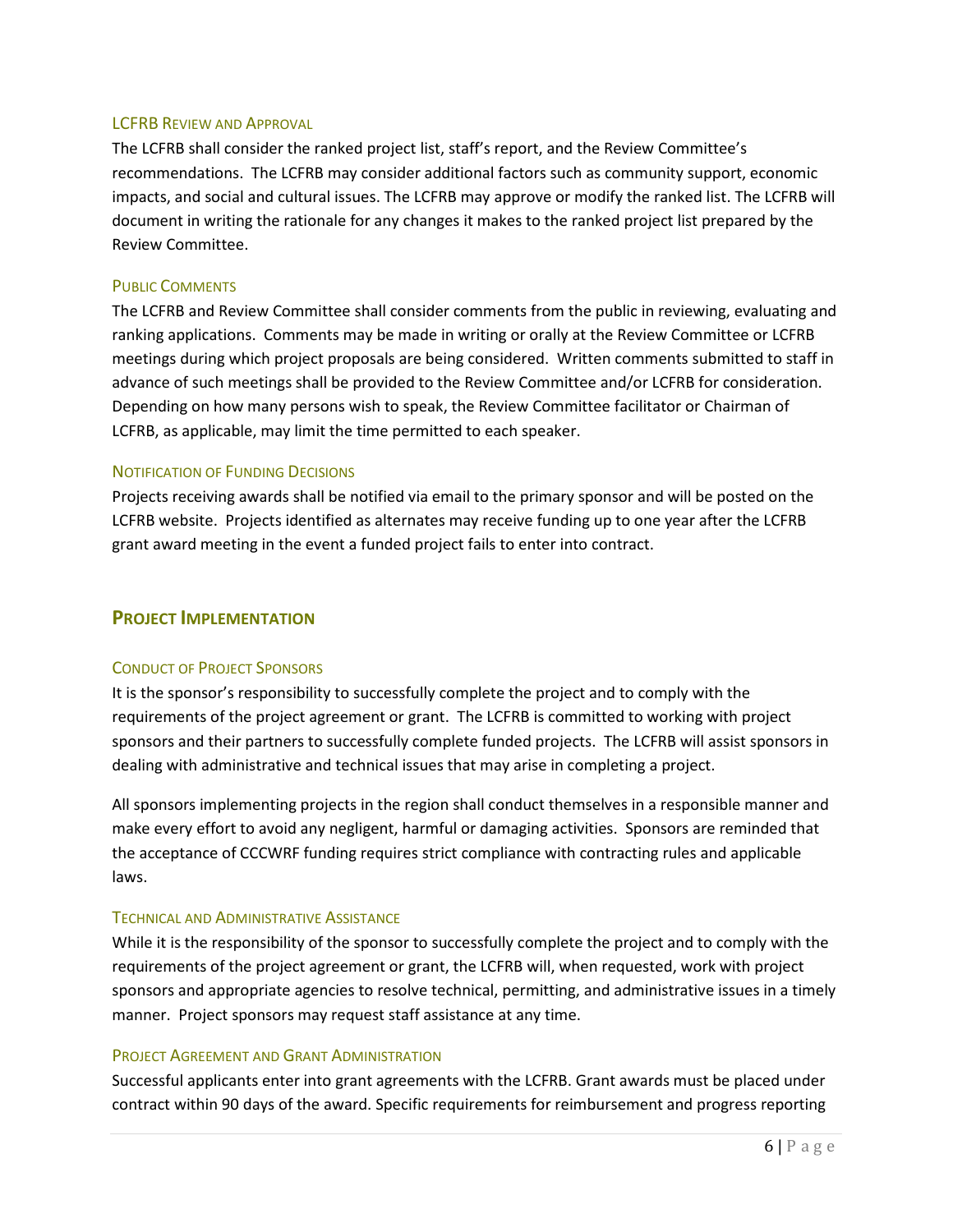will be included in the grant agreement. Sponsors will be required to provide a presentation to the LCFRB when the project is completed, and a report on project results.

### <span id="page-8-0"></span>**AMENDMENTS**

Amendments for changes in the scope of work, budget, or sponsor must be approved by the LCFRB. Amendments for a change in schedule or milestones will be reviewed by LCFRB staff to determine the nature and risk associated with project delays. An amendment requesting a change in schedule, deliverables or milestones may be referred to the Review Committee for consideration and LCFRB for approval if LCFRB staff concludes that the requested change could place successful completion of the project at risk. The revisions will be considered based on the approved scoring criteria and risks to associated delays and will submit recommendations to the LCFRB for consideration, if needed. Out of scope work is at risk of not being endorsed or funded.

# <span id="page-8-1"></span>RESPONSIBILITY FOR PROJECT

While the LCFRB works to assist sponsors with their project by providing guidance and technical support, the project itself remains the sole responsibility of the sponsor. The LCFRB undertakes no responsibilities to the sponsor other than as is expressly stated in the grant. The responsibility for the implementation of the project is solely that of the sponsor, as is the responsibility for any claim or suit of any nature by any third party related in any way to the project. It is the responsibility of the sponsor to notify the LCFRB when a project is not completed as reviewed by the LCFRB. It is the responsibility of the sponsor to comply with the terms and conditions set forth in the grant agreement.

### <span id="page-8-2"></span>**MONITORING**

The project sponsor is responsible for monitoring activities that are called for in their grant contract. LCFRB staff is available to assist sponsors in conducting such evaluations. The sponsor shall provide the LCFRB with an assessment of the project's results and its effectiveness. The sponsor may also provide recommendations to improve the implementation of future projects.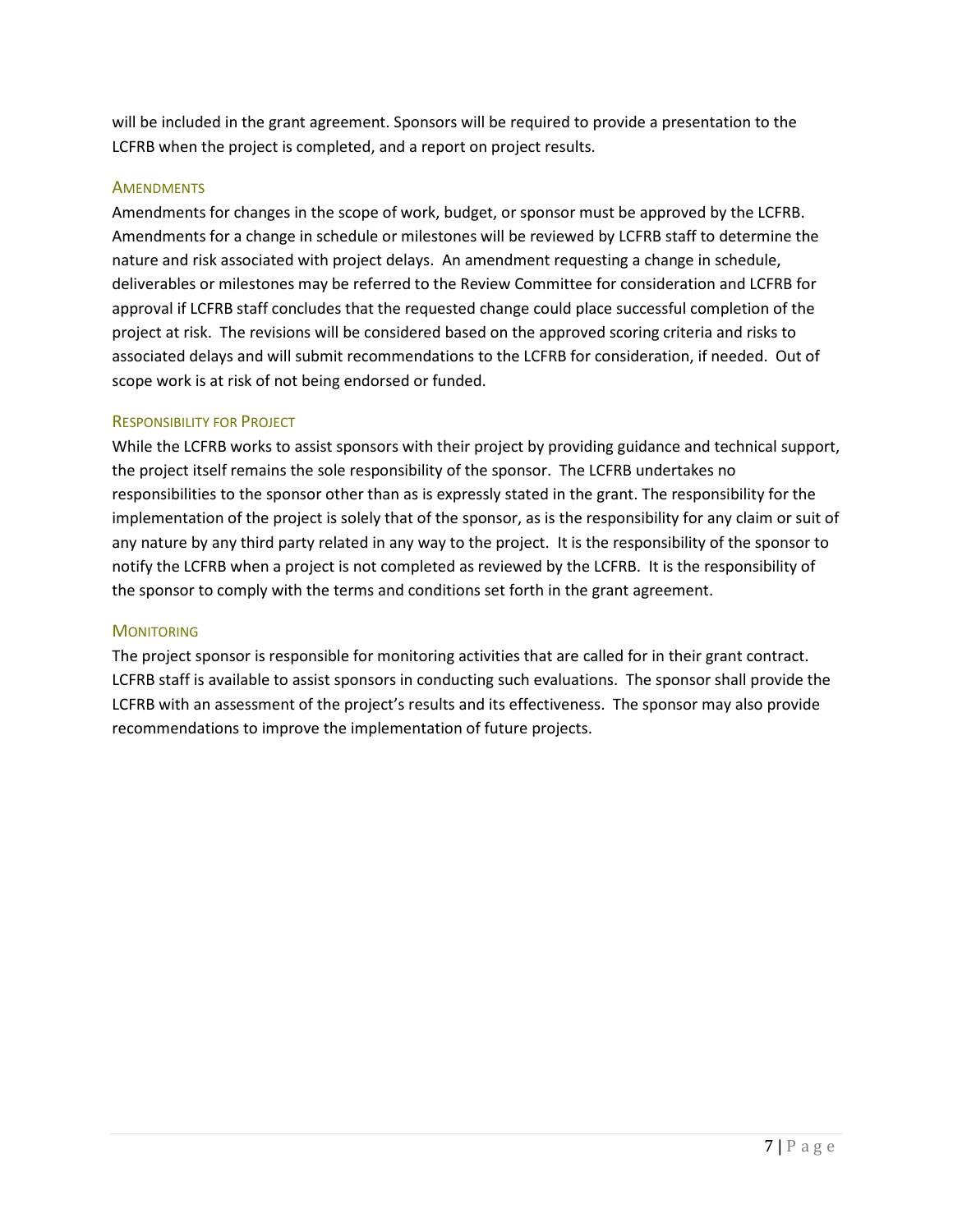<span id="page-9-0"></span>